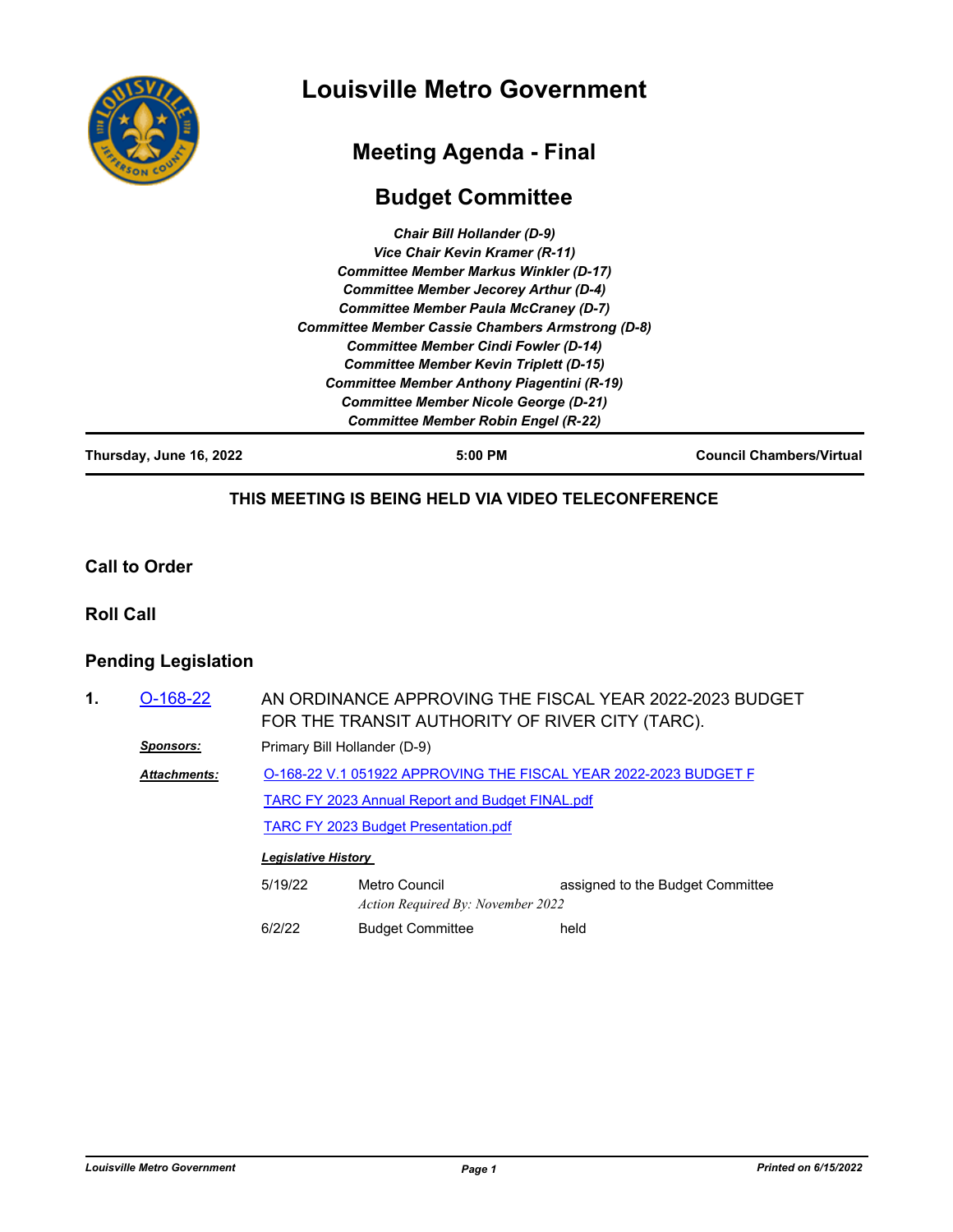| 2. | $O-198-22$          | AN ORDINANCE RELATING TO THE FISCAL YEAR 2022-2023<br>OPERATING BUDGET FOR THE LOUISVILLE/JEFFERSON COUNTY<br><b>METRO GOVERNMENT INCLUDING APPROPRIATIONS AND</b><br>AUTHORIZATIONS FOR OPERATION, MAINTENANCE, SUPPORT, AND<br>FUNCTIONING OF THE GOVERNMENT AND ITS VARIOUS OFFICERS,<br>DEPARTMENTS, COMMISSIONS, INSTITUTIONS, AGENCIES, AND<br>OTHER METRO-SUPPORTED ACTIVITIES.     |                                                    |                                                                              |  |
|----|---------------------|--------------------------------------------------------------------------------------------------------------------------------------------------------------------------------------------------------------------------------------------------------------------------------------------------------------------------------------------------------------------------------------------|----------------------------------------------------|------------------------------------------------------------------------------|--|
|    | <b>Sponsors:</b>    | Primary Bill Hollander (D-9) and Primary Kevin Kramer (R-11)                                                                                                                                                                                                                                                                                                                               |                                                    |                                                                              |  |
|    | <b>Attachments:</b> | O-198-22 V.1 060922 FY22-23 Operations Budget.pdf                                                                                                                                                                                                                                                                                                                                          |                                                    |                                                                              |  |
|    |                     | O-198-22 ATTACH Exhibit A - Fiscal Year 2022-2023 Operating Budget.pdf                                                                                                                                                                                                                                                                                                                     |                                                    |                                                                              |  |
|    |                     | <b>Legislative History</b>                                                                                                                                                                                                                                                                                                                                                                 |                                                    |                                                                              |  |
|    |                     | 6/9/22                                                                                                                                                                                                                                                                                                                                                                                     | Metro Council<br>Action Required By: December 2022 | assigned to the Budget Committee                                             |  |
| 3. | $O-199-22$          | AN ORDINANCE RELATING TO THE FISCAL YEAR 2022-2023<br>CAPITAL BUDGET FOR THE LOUISVILLE/JEFFERSON COUNTY<br>METRO GOVERNMENT INCLUDING APPROPRIATIONS AND<br>AUTHORIZATIONS OF FUNDS FOR GENERAL CONSTRUCTION,<br>MAINTENANCE, REPAIR AND IMPROVEMENT OF THE FACILITIES<br>AND ASSETS OF THE GOVERNMENT OF LOUISVILLE/JEFFERSON<br>COUNTY AND OTHER LOUISVILLE METRO-SUPPORTED ACTIVITIES. |                                                    |                                                                              |  |
|    | <b>Sponsors:</b>    | Primary Bill Hollander (D-9) and Primary Kevin Kramer (R-11)                                                                                                                                                                                                                                                                                                                               |                                                    |                                                                              |  |
|    | <b>Attachments:</b> | O-199-22 V.1 060922 FY22-23 Capital Budget.pdf                                                                                                                                                                                                                                                                                                                                             |                                                    |                                                                              |  |
|    |                     |                                                                                                                                                                                                                                                                                                                                                                                            |                                                    | O-199-22 ATTACH Exhibit A - Fiscal Year 2022-2023 Capital Budget - Exhibit A |  |
|    |                     | <b>Legislative History</b>                                                                                                                                                                                                                                                                                                                                                                 |                                                    |                                                                              |  |
|    |                     | 6/9/22                                                                                                                                                                                                                                                                                                                                                                                     | Metro Council<br>Action Required By: December 2022 | assigned to the Budget Committee                                             |  |